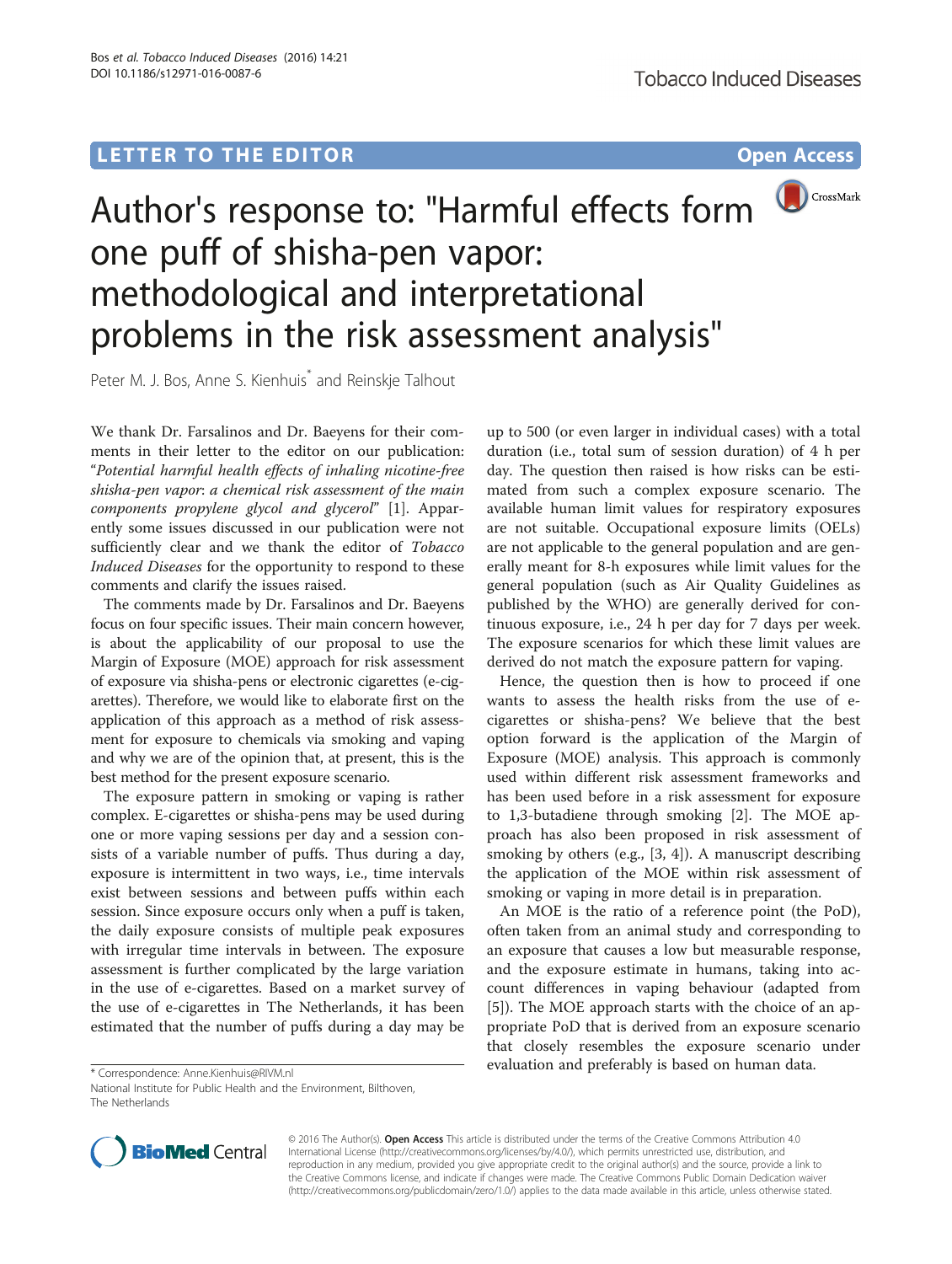In general, only interspecies and inter-individual differences in susceptibility need to be taken into account if no adverse effects are observed at the PoD, provided that the exposure pattern from which the PoD is derived sufficiently resembles the human exposure scenario under evaluation. Typically, an MOE of minimally a factor of 100 is then required (i.e., a factor of 10 each for interspecies and intraspecies differences) to reach a conclusion of no concern, i.e., that no adverse health effects are to be expected. In case a PoD is derived from adequate human data, interspecies differences do not need to be accounted for and an MOE of 10 might be concluded sufficient.

If the exposure scenario on which the PoD is based differs from the regarding human exposure scenario, these differences need to be bridged by taking them into account in the evaluation whether an MOE is sufficient to reach a conclusion of no concern. For instance, if the PoD is derived from a 13-week animal study a larger MOE is warranted if human exposure is lifelong. In contrast, a lower MOE may be considered sufficient if human exposure is for instance only for one hour per day whereas the PoD is based on a 6-hour exposure per day. By considering all factors involved in the risk assessment of a human exposure scenario a minimum value for the MOE may be determined that is required to reach the conclusion that no adverse health effects are to be expected.

As to the human exposure scenario of vaping however, the exposure scenario is so complex that it is difficult to clearly quantify the differences between exposure through vaping and for instance a 6-hour exposure in an animal experiment. This hampers the assessment of a clear minimum value required for the MOE. Animal experiments with an exposure pattern that mimics the exposure during the use of an ecigarette are not available. Furthermore, the question would arise what the appropriate exposure pattern in the animal experiment would be, considering the large inter-individual variation of e-cigarette use. The more intensive the vaping behaviour, the higher the MOE should be to reach a conclusion of no concern. The best way forward then is to calculate the MOE, to list the factors to be accounted for by the MOE, to quantify these factors where possible and to include the remaining notquantifiable factors in the evaluation of the MOE by expert judgement. It is noted that the minimal value required for the MOE depends on the information available and on the exposure characteristics and thus will be different for different scenarios.

In general, the interval in between two puffs will be sufficiently long such that the alveolar concentration will have decreased to zero before the next puff. Therefore, as a first approach the exposure from a single puff can be estimated and compared with the most appropriate

PoD available. The exposure assessment may either be an estimate of the pulmonary or alveolar concentration (if local effects are the endpoint of concern) or of the absorbed dose (in case systemic effects are of interest). The exposure estimate for a single puff can then easily be extrapolated to more intensive users. In case of local effects, such as respiratory tract irritation, the total duration of the daily exposure can be estimated from the total duration of the daily vaping sessions combined with the puff frequency during these sessions. Combined with the exposure concentration estimated for a single puff this provides an estimate of the daily exposure that can be used for the calculation of the MOE. Any remaining differences can be considered in the evaluation of the MOE, including the fact that exposure is actually not continuous but to peaks with intermediate zero alveolar concentrations. As to systemic exposure, the dose taken up from one puff can easily be multiplied by the total daily number of puffs to estimate the total daily systemic dose. However, it should then be kept in mind that the rate at which a substance enters the systemic circulation is also of importance. This aspect might be taken into account by additionally including the puff frequency in the evaluation.

In summary, the risk assessment of the use of ecigarettes or shisha-pens is complex but the MOE approach can be used to obtain a first pragmatic risk estimate, and to our opinion is at present the best option despite the uncertainties involved. The exposure from a single puff can be estimated and extrapolated towards more intensive use, depending on whether one wants to assess the health risks for e.g., a light, mediate or heavy user of e-cigarettes or, as in the present case, of shishapens. Therefore, the focus of our paper was on singlepuff exposure that could easily be extrapolated to another vaping behaviour of choice rather than focusing on possible risks in one specific well-described vaping scenario. Apparently, our paper was not very clear on this point. Obviously, a single-puff exposure will be insufficient to induce adverse health effects.

Having said that, we come back to the four specific issues raised by Dr. Farsalinos and Dr. Baeyens. The first point raised regards the risk assessment for propylene glycol. Although the purity of the propylene glycol used by Wieslander et al. [\[6](#page-3-0)] is indeed unknown even industrial grade propylene glycol may have a purity of more than 99.5  $\frac{1}{2}$ . Further, it is well-known that propylene glycol has irritating properties, due to its dehydrogenating properties [[7](#page-3-0)]. It can therefore be safely assumed that the findings reported by Wieslander et al. [\[6](#page-3-0)] are induced by propylene glycol and that any impurities present in the aerosol mist, will have had a minor contribution, if any.

We estimated that the alveolar concentration of propylene glycol after one puff may be as high as approximately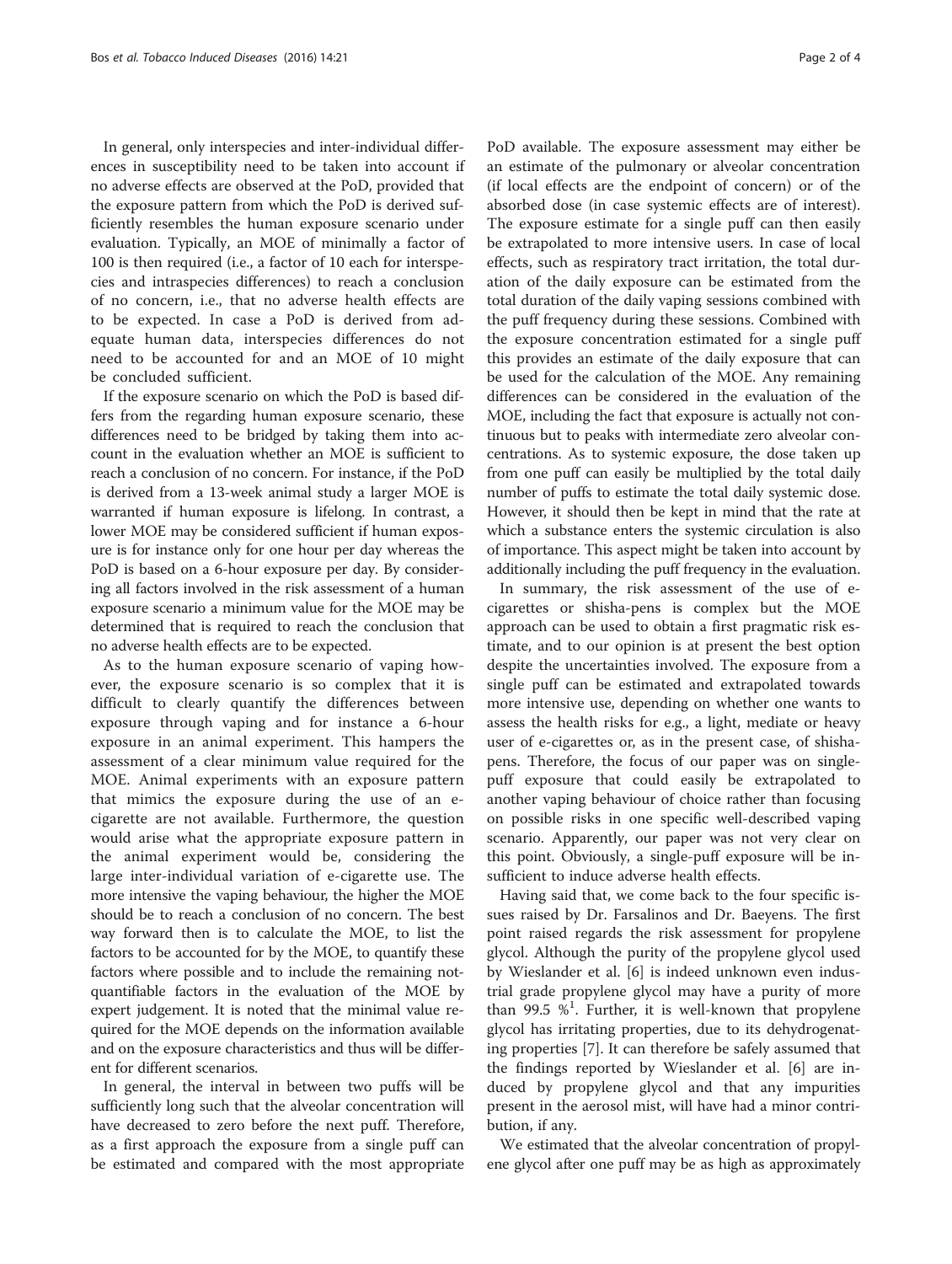500 mg/m<sup>3</sup>, comparable to the concentrations reported by Wieslander et al. [[6](#page-3-0)] that induced upper airway irritation. The alveolar concentration is also significantly higher than the lowest concentration of 160 mg/ $m<sup>3</sup>$  tested in a 13week rat study, which was an effect level for nasal haemorrhage [\[8](#page-3-0)]. In case of a lifetime human exposure scenario of 6 h per day, the minimum value required for an MOE would be at least about 200 (i.e., 10 for interspecies, 10 for interindividual differences in susceptibility, 2 for subchronic to lifetime extrapolation), meaning that a safe exposure concentration for a daily 6-h exposure for humans would be less than 1 mg/m $^3$ . To which extent a shorter daily exposure duration then balances a much higher exposure concentration cannot be verified due to insufficient data. However, the estimated alveolar concentration after one puff in itself is sufficiently high to potentially induce adverse effects on the respiratory tract. The effects reported both by Wieslander et al. [[6\]](#page-3-0) and by Suber et al. [[8\]](#page-3-0) are clearly unwanted from a risk perspective point of view and are therefore considered as adverse. It can therefore be safely concluded that the heavier the daily use of a shisha-pen the higher the possibility that adverse health effects on the upper airways will occur, although the minimum number of daily puffs at which effects can be expected cannot be assessed due to insufficient data. This minimum number will also differ between individuals, since individuals show differences in susceptibility towards hazardous chemicals.

Furthermore, in the light of the present discussion it is interesting that at the FAQ website of The members of the Propylene Oxide/Propylene Glycol sector group of  $CEFIC<sup>2</sup>$  one of the questions is whether the use of propylene glycol in e-cigarettes is safe. The answer states that "The producers of propylene glycol and members of Cefic's PO/PG sector group do not support the use of propylene glycol in electronic cigarettes, nor in artificial (theatrical) fogs due to possible effects on the eye, nose, throat, and respiratory tract membranes as well as the absence of information on potential long term effects from prolonged inhalation of (fine) droplets of propylene glycol."

In summary, the main point that we would like to stress is that in principle the alveolar concentration following one puff is sufficiently high to potentially induce adverse effects on the upper respiratory tract. Whether these effects will occur obviously depends on the number of puffs, the puff frequency and/or on the total duration of daily exposure. It cannot be ruled out that even brief peak exposures to such high concentrations may induce adverse effects provided that the number of peaks is sufficiently high. The effects reported by Wieslander et al. [\[6](#page-3-0)] in humans exposed for only one minute might indicate that for propylene glycol the use of shisha-pens might not need to be much more intensive before adverse effects can be expected. The fact that Dr.

Farsalinos and Dr. Baeyens state that "throat irritation is commonly called "throat hit" by smokers and vapers" indicates that these effects are known among vapers. This is further underpinned by their remark that complaints including dry/irritated mouth and throat occurred among e-cigarette users.

The same issues as discussed for propylene glycol also hold for the risk assessment for glycerol, which is the second point raised. Also for glycerol, the estimated alveolar concentration is high (approximately  $400 \text{ mg/m}^3$ ) and of the same order of magnitude as the concentrations that induced adverse effects on the respiratory tract in rats exposed for 6 h/day for 13 weeks [[9\]](#page-3-0). As mentioned before in the response but also already in our paper [\[1\]](#page-3-0), we acknowledge that a 6-h daily exposure significantly differs from the brief peak exposures following each puff from a shisha-pen. But, similarly as for propylene glycol, the heavier the use of a shisha-pen the higher the possibility for adverse effects on the respiratory tract due to glycerol exposure.

As to the third point, we agree with Dr. Farsalinos and Dr. Baeyens that the statement in our manuscript that the effects reported by Suber et al. [\[8](#page-3-0)] are irreversible, is inaccurate. Although no recovery group was included in the study it can be fairly concluded that the effects reported (including the nasal haemorrhages, the elevation in the number of goblet cells and the elevated mucin production) will be reversible. However, we would like to emphasize that whether an effect is reversible or not is only of importance in case of cessation of exposure. In case of lifelong exposure the fact that an effect is (ir)reversible does not alter the conclusions of a risk assessment itself.

As a last point, Dr. Farsalinos and Dr. Baeyens plead that the evaluation of the use of e-cigarettes should always be in the context of smoking since e-cigarettes are mainly used as an alternative to smoking. However, e-cigarette use is subject of discussion of opposite camps and we believe the discussions are best helped forward if potential health risks of e-cigarette use are judged on their own merits. As to the shisha-pen, which was the main focus of our paper, there was more reason to discuss possible risks from shisha-pen use in itself, since the marketing of shisha-pens also aims at children or teen-agers.

We approached the use of shisha-pens from the perspective of risk assessment, irrespective of the experiences and opinions of vapers. This includes that effects, causing a diminished functioning of a tissue or organ or a decreased well-being, are considered as unwanted and therefore adverse. Within that context irritation of the respiratory tract is considered to be an adverse health effect. We believe it is the task of a risk assessor to clearly point out health risks involved in exposure to hazardous chemicals, thereby including actions leading to such an